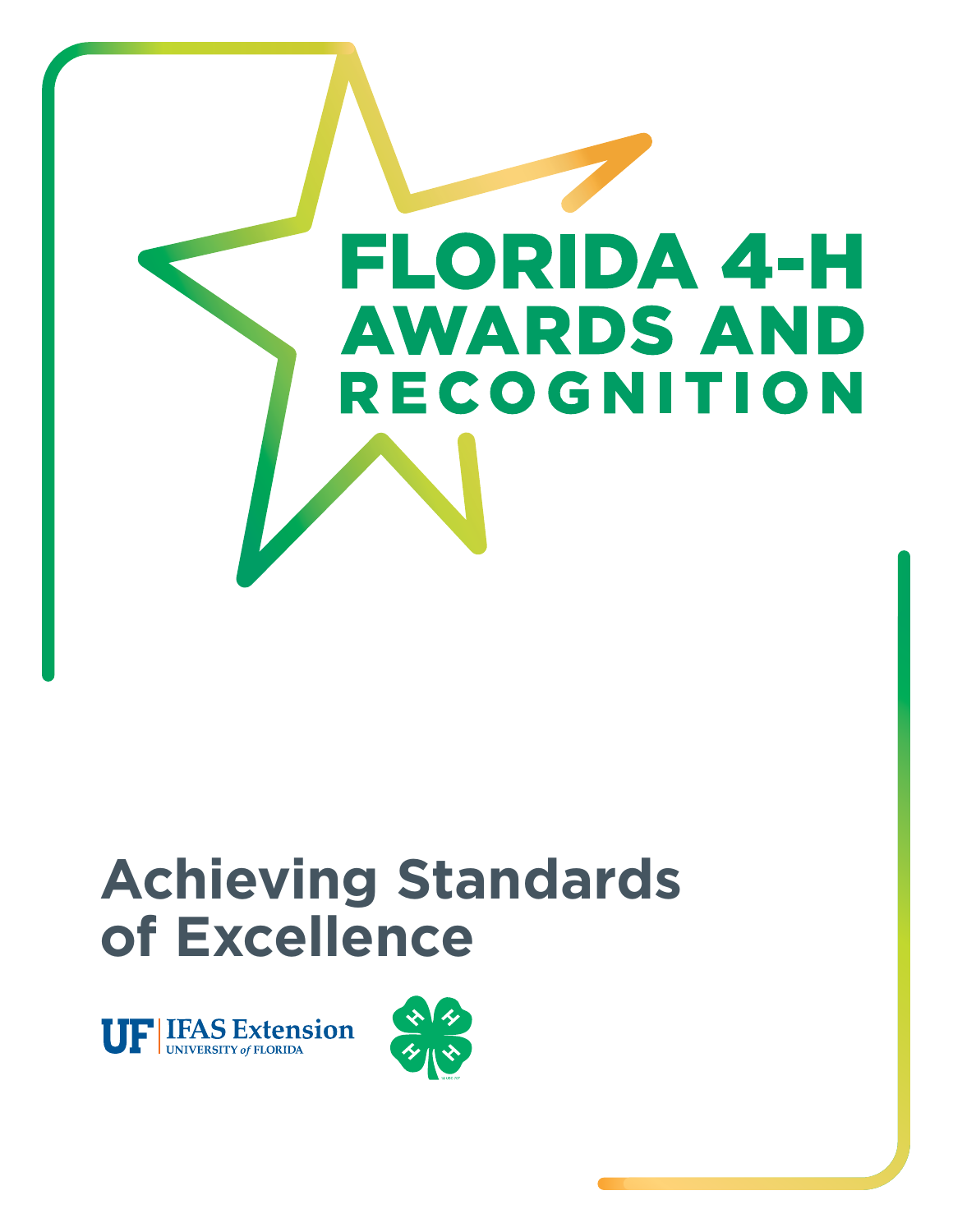### **Overview**

**2**

We encounter standards at all ages and stages of life. Most have been developed by experts. Sometimes the individual responsible for achieving or living up to the standards is involved in developing them. Some standards have developed over time and are generally understood and accepted, though not written down.

Many "rites of passage" can be called standards. These include religious and civil ceremonies that indicate a stage of life has been reached. Examples include marriage; bar mitzvah, confirmation or catechism; voting eligibility; and registering for military service. Other rites of passage include buying a house, moving out of parent's home, and retirement.

Societal requirements that indicate a level of ability of skill can be called standards. They include a driver's license, Red Cross lifesaving certificate, CPR certificate, etc. Some standards define a level of education or qualifications to perform a specific job. These include a high school diploma; post high school degree; or licensing for nursing, engineering, social work, or teaching certificates. The levels of achievement in the horse project are 4-H examples.

Expectations about personal behavior often are less obvious standards. Examples include ground rules for a youth group or family rules. In some situations, adults set standards for young people. In others, youth and adults together establish standards. In some situations, standards are determined by the individual or group of people who are working toward the standards. Examples are social clubs, behavior expectations for a field trip, or grade contracts for academic work. It is important to remember that standards for behavior set by adults may be very difficult for youth to understand, and these standards often fail to take into account personal standards set by the young person.

Standards relate to a socially accepted product or positive behavior. However, standards can encourage deviant behavior. Examples of deviant behavior are when rules are used by groups to promote racial hatred, gang violence, or hazing.

Standards may be used to include or exclude people. This occurs in both the workplace and in private life. Standards for hiring or promotion can be established so personal characteristics aren't used inappropriately in the workplace. In the private sector, standards can be used to prevent people from buying real estate in a certain neighborhood or joining a country club, sorority, fraternity, or fraternal organization. Standards can be used so inequities do not occur.

In 4-H educational programs, standards are used in two ways. First, standards are established by subject matter and youth development specialists to provide a base for young people to use as they plan and work toward their goals. Examples are exhibit criteria, scorecards, and judging sheets, etc. Second, professional staff and/or volunteers and young people work together to establish standards. Examples are behavior desired at 4-H camp, expectations of 4-H'ers involved in meetings, and appropriate dress for 4-H events.

Teaching young people skills needed to meet or achieve standards has a lifelong benefit. 4-H has excelled in recognizing 4-H'ers who have achieved standards of excellence, but we need to continue to improve the way we use this type of recognition.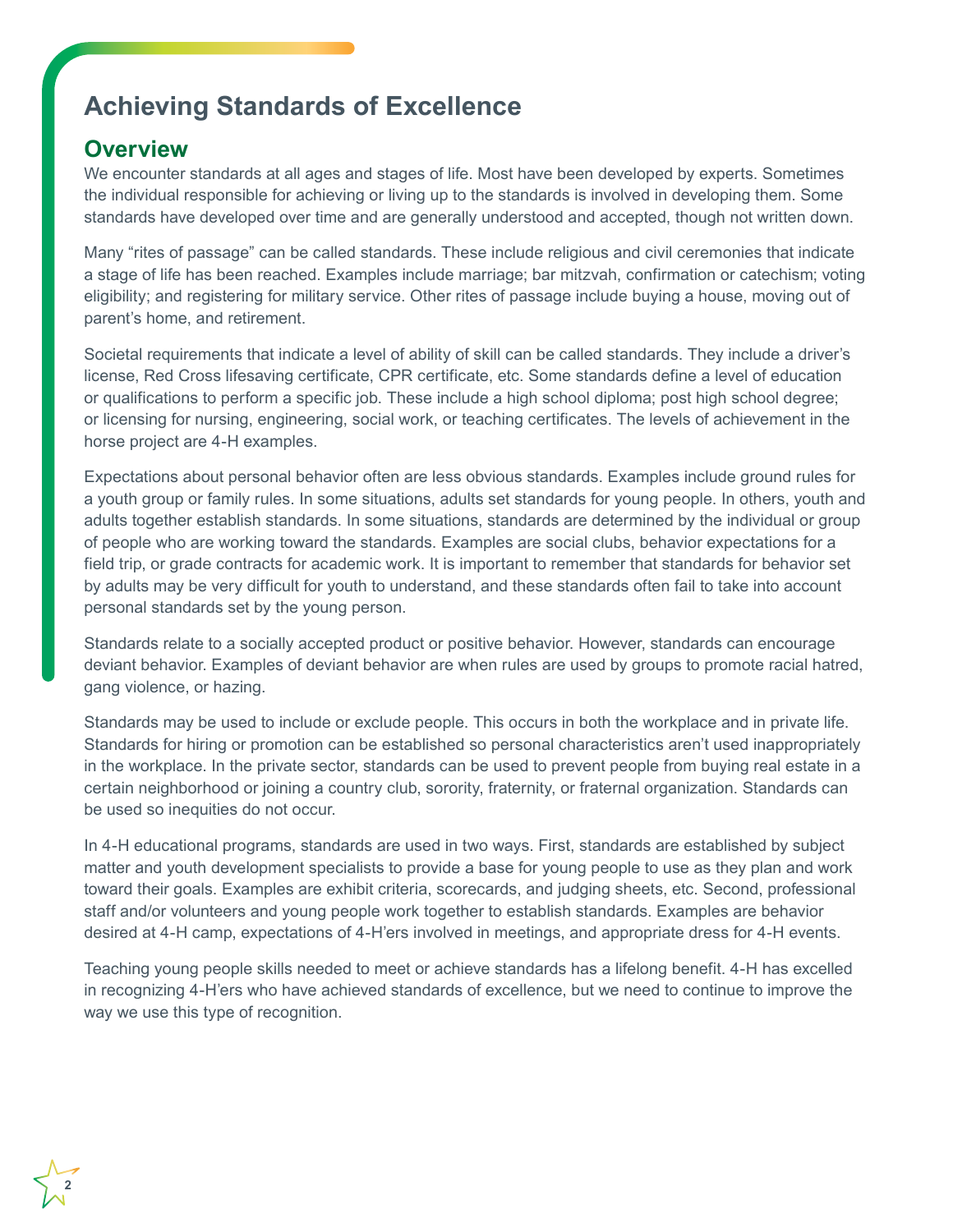## **Member Options for Recognition**

*Performance Standard Awards*

| <b>CLOVERBUD</b><br>5-7 Year Olds | <b>Performance Standards</b>                                                                                                                                                                                                               |
|-----------------------------------|--------------------------------------------------------------------------------------------------------------------------------------------------------------------------------------------------------------------------------------------|
| <b>CLOVER Award</b>               | • Complete a show and tell activity with your club.<br>• Exhibit something made in the cloverbud project.<br>• Complete at least one cloverbud workbook or project book.<br>• Complete a Level 1 Participation Summary on 1 (one) project. |

| <b>JUNIOR</b><br>8-10 Year Olds | <b>Performance Standards</b>                                                                                                                                                                                                                                                                                                                                                                                                                                                                                                                                            |
|---------------------------------|-------------------------------------------------------------------------------------------------------------------------------------------------------------------------------------------------------------------------------------------------------------------------------------------------------------------------------------------------------------------------------------------------------------------------------------------------------------------------------------------------------------------------------------------------------------------------|
| <b>BRONZE</b> Clover            | • Establish plans for member's project and make report on project to leader.<br>Independent members must present completed Project Plan to 4-H staff.<br>• Attend at least 2/3 of club meetings (or number established by club).<br>Independent members must meet with mentor a minimum of four times during<br>the program year.<br>• Share project experiences by giving a presentation.<br>• Attend two activities.<br>• Participate in one service project.<br>• Complete one record book.                                                                          |
| <b>SILVER Clover</b>            | • Establish plans for member's project and make report on project to leader.<br>Independent members must present completed Project Plan to 4-H staff.<br>• Attend at least 2/3 of club meetings (or number established by club).<br>Independent members must meet with mentor a minimum of four times during<br>the program year.<br>• Share project experiences by giving a presentation.<br>• Attend three different activities.<br>• Participate in two service projects.<br>• Participate in two different competitions/exhibitions.<br>• Complete one record book. |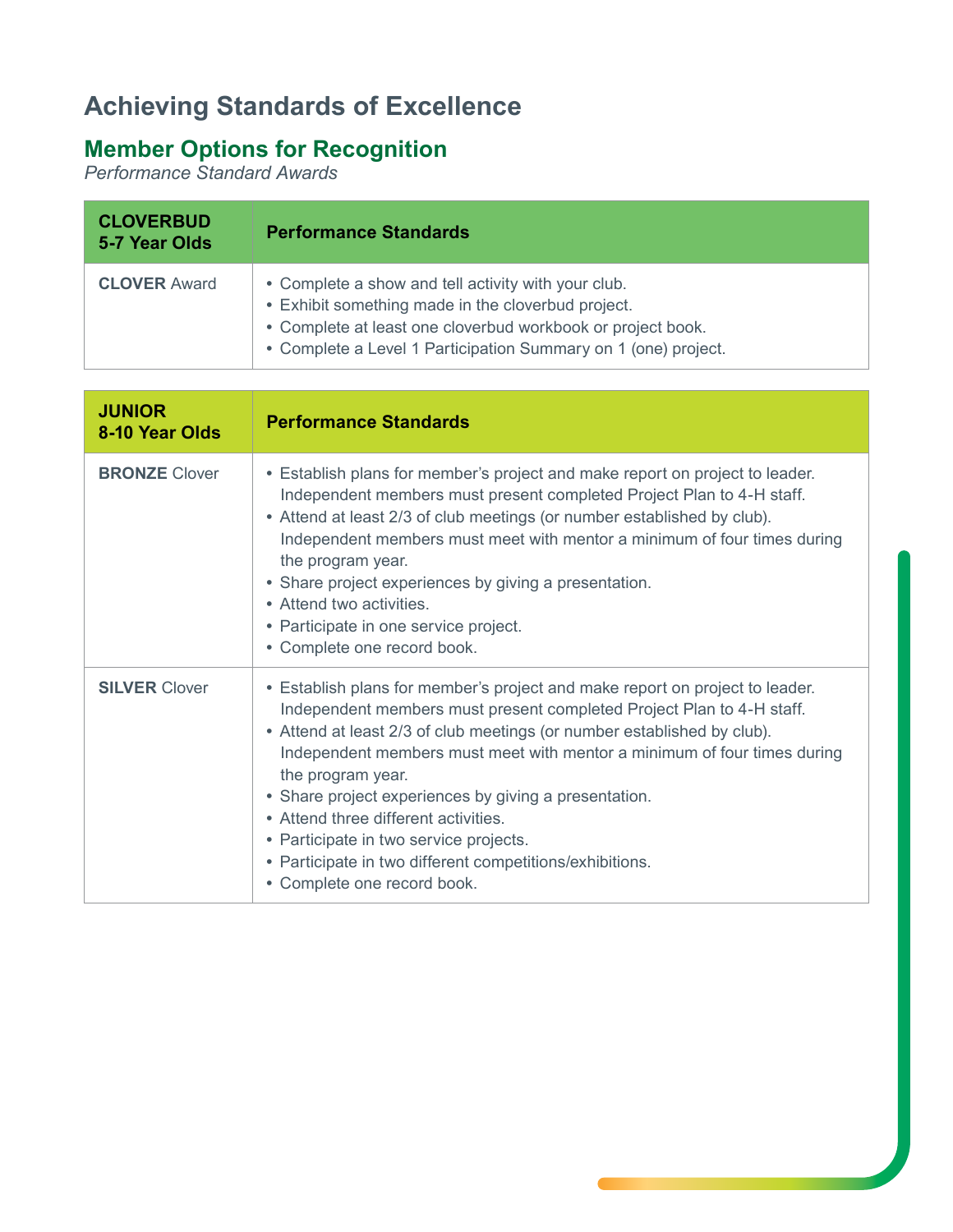| <b>JUNIOR</b><br>8-10 Year Olds | <b>Performance Standards</b>                                                                                                                                                                                                                                                                                                                                                                                                                                                                                                                                                                                                                                                                               |
|---------------------------------|------------------------------------------------------------------------------------------------------------------------------------------------------------------------------------------------------------------------------------------------------------------------------------------------------------------------------------------------------------------------------------------------------------------------------------------------------------------------------------------------------------------------------------------------------------------------------------------------------------------------------------------------------------------------------------------------------------|
| <b>GOLD Clover</b>              | • Establish plans for member's project and make report on project to leader.<br>Independent members must present completed Project Plan to 4-H staff.<br>• Attend at least 2/3 of club meetings (or number established by club).<br>Independent members must meet with mentor a minimum of four times during<br>the program year.<br>• Share project experiences by giving a presentation.<br>• Attend three different activities.<br>• Participate in three different activities.<br>• Participate in three service projects.<br>• Participate in four different competitions/exhibitions.<br>• Complete two record books.<br>• Teach one club level activity.<br>• Make a poster on "My 4-H Experience." |

| <b>INTERMEDIATE</b><br><b>MEMBER</b><br>11-13 Year Olds | <b>Performance Standards</b>                                                                                                                                                                                                                                                                                                                                                                                                                                                                                                                                                                                                         |
|---------------------------------------------------------|--------------------------------------------------------------------------------------------------------------------------------------------------------------------------------------------------------------------------------------------------------------------------------------------------------------------------------------------------------------------------------------------------------------------------------------------------------------------------------------------------------------------------------------------------------------------------------------------------------------------------------------|
| <b>BRONZE Clover</b>                                    | • Establish Plans for member's project and make report on project to leader.<br>Independent members must present completed Project Plan to 4-H staff.<br>• Attend at least 2/3 of club meetings (or number established by club).<br>Independent members must meet with mentor a minimum of four times during<br>the program year.<br>• Share project experiences by giving a presentation.<br>• Serve on committee or hold an office.<br>• Participate in two different activities.<br>• Participate in one service project.<br>• Complete one record book.                                                                          |
| <b>SILVER Clover</b>                                    | • Establish Plans for member's project and make report on project to leader.<br>Independent members must present completed Project Plan to 4-H staff.<br>• Attend at least 2/3 of club meetings (or number established by club).<br>Independent members must meet with mentor a minimum of four times during<br>the program year.<br>• Share project experiences by giving a presentation.<br>• Serve on committee or hold an office.<br>• Participate in three different activities.<br>• Participate in two different service projects.<br>• Participate in two different competitions/exhibitions.<br>• Complete one record book. |

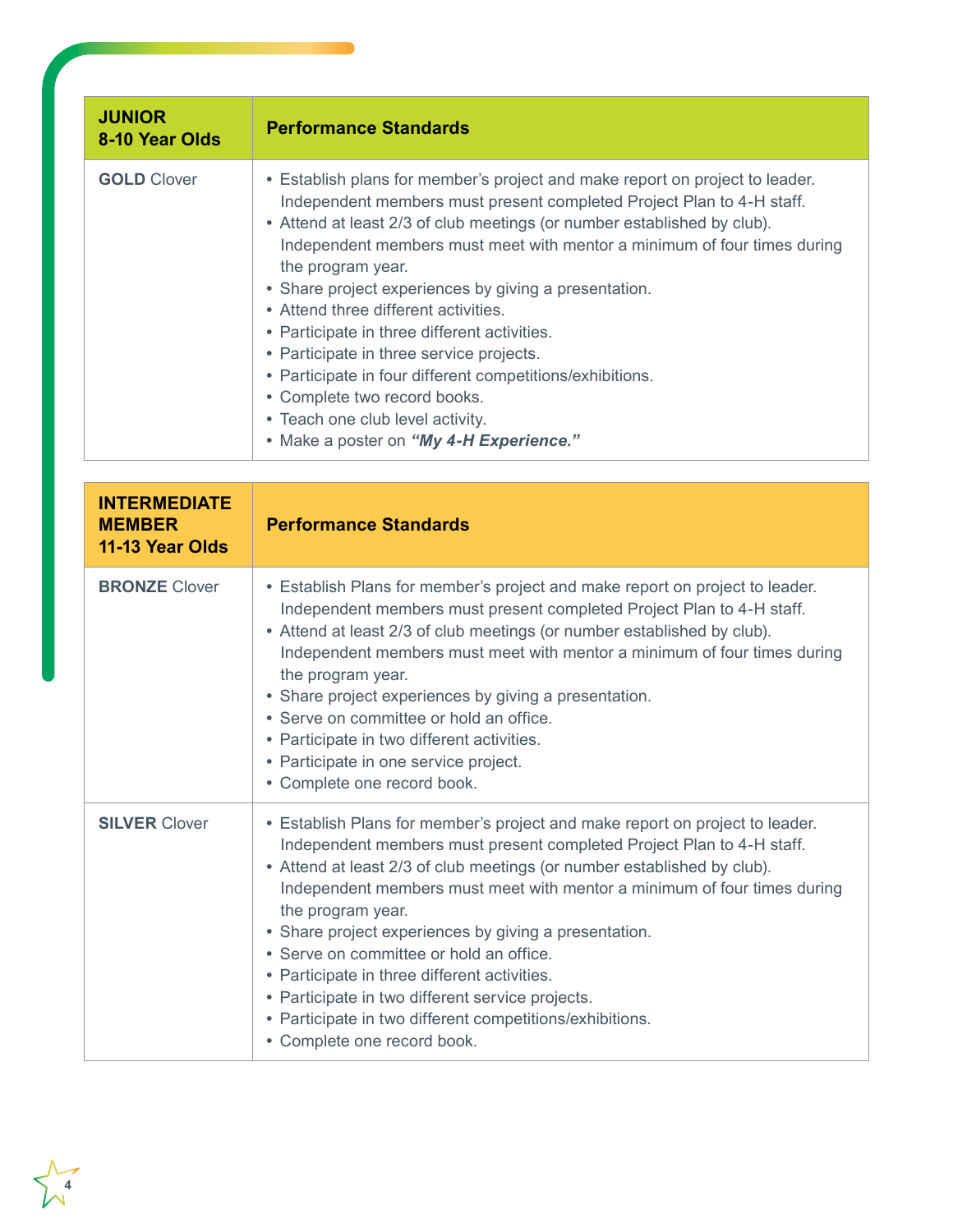| <b>INTERMEDIATE</b><br><b>MEMBER</b><br>11-13 Year Olds | <b>Performance Standards</b>                                                                                                                                                                                                                                                                                                                                                                                                                                                                                                                                                                                                                                                                                                                                                                                                                                                                                                                                                      |
|---------------------------------------------------------|-----------------------------------------------------------------------------------------------------------------------------------------------------------------------------------------------------------------------------------------------------------------------------------------------------------------------------------------------------------------------------------------------------------------------------------------------------------------------------------------------------------------------------------------------------------------------------------------------------------------------------------------------------------------------------------------------------------------------------------------------------------------------------------------------------------------------------------------------------------------------------------------------------------------------------------------------------------------------------------|
| <b>GOLD Clover</b>                                      | • Establish Plans for two member's projects and make report on project to<br>leader. Independent members must present completed Project Plan to<br>4-H staff.<br>• Attend at least 2/3 of club meetings (or number established by club).<br>Independent members must meet with mentor a minimum of four times during<br>the program year.<br>• Share project experiences by giving a presentation.<br>• Serve on committee or hold an office.<br>• Participate in five different activities.<br>• Participate in three different service projects.<br>• Participate in five different competitions/exhibitions.<br>• Give a 4-H talk to a community group.<br>• Teach one club level activity or workshop.<br>. Write an essay on "Can One 4-H'er Really Make A Difference" and turn into<br>your leader and the 4-H Agent.<br>• Attend one District level event.<br>• Complete two record books.                                                                                 |
| <b>EMERALD Clover</b>                                   | • Establish Plans for three member's projects and make report on project<br>to leader. Independent members must present completed Project Plan to<br>4-H staff.<br>• Attend at least 2/3 of club meetings (or number established by club).<br>Independent members must meet with mentor a minimum of four times during<br>the program year.<br>• Share project experiences by giving a presentation.<br>• Serve on committee or hold an office.<br>• Participate in six different activities.<br>• Lead a service project (must be approved by County agent and a Service<br>Project Leadership Report must be turned into your leader and the 4-H Agent).<br>• Participate in six different competitions/exhibitions.<br>• Give two 4-H talks to two different community groups.<br>Teach two club level activities or workshops.<br>٠<br>• Teach one County level class or workshop.<br>• Attend two different District or higher-level events.<br>• Complete two record books. |
| **May be used<br>one time per<br>person/year            | ** WILDCARD/EXTRA CREDIT** An Interview with one 4-H Alumni (cannot be<br>a relative) about their experiences in 4-H can be substituted for one of the<br>above requirements. A written report must be turned in to your leader and the<br>4-H Agent.                                                                                                                                                                                                                                                                                                                                                                                                                                                                                                                                                                                                                                                                                                                             |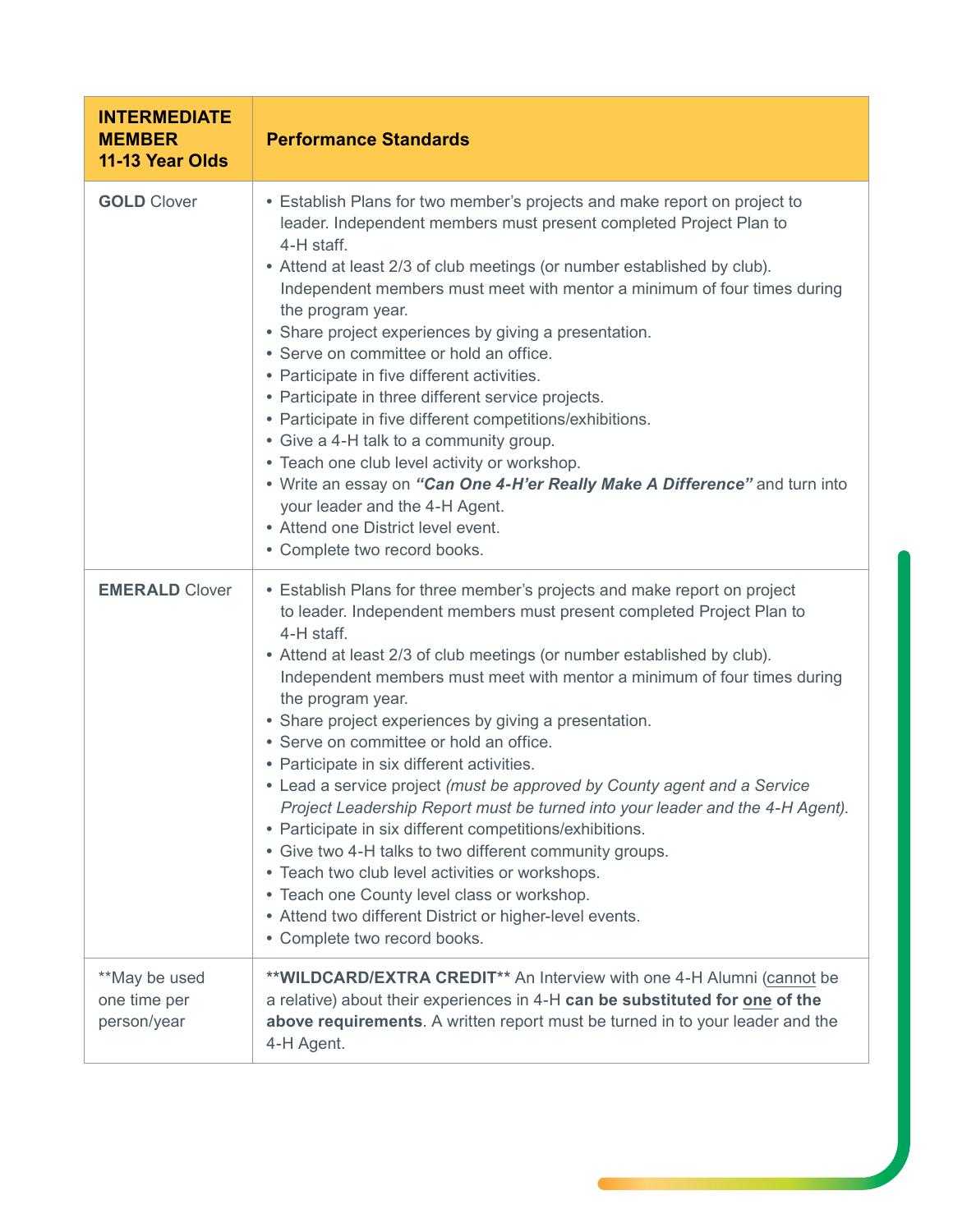## *See Additional Supporting Resources:*

- Cloverbud Award Application Form
- Junior Award Application Form
- Intermediate Award Application Form
- Senior Award Application Form
- Definitions
- Events and Activities Example Form

| <b>SENIOR LEVEL</b><br>14-18 Year Olds | <b>Performance Standards</b>                                                                                                                                                                                                                                                                                                                                                                                                                                                                                                                                                                                                          | <b>Award</b><br><b>Suggestions</b>                                                                             |
|----------------------------------------|---------------------------------------------------------------------------------------------------------------------------------------------------------------------------------------------------------------------------------------------------------------------------------------------------------------------------------------------------------------------------------------------------------------------------------------------------------------------------------------------------------------------------------------------------------------------------------------------------------------------------------------|----------------------------------------------------------------------------------------------------------------|
| <b>BRONZE Clover</b>                   | • Establish Plans for member's project and make report<br>on project to leader. Independent members must<br>present completed Project Plan to 4-H staff.<br>• Attend at least 2/3 of club meetings (or number<br>established by club). Independent members must<br>meet with mentor a minimum of four times during the<br>program year.<br>• Share project experiences by giving a presentation.<br>• Serve on committee or hold an office.<br>• Participate in two different activities.<br>• Assist in one service project.<br>• Participate in a competition/exhibition.<br>• Complete one record book.                            | <b>Clover Certificate-</b><br><b>BRONZE</b> Level<br>Name printed in<br>the 4-H newsletter                     |
| <b>SILVER Clover</b>                   | • Establish Plans for member's project and make report<br>on project to leader. Independent members must<br>present completed Project Plan to 4-H staff.<br>• Attend at least 2/3 of club meetings (or number<br>established by club). Independent members must<br>meet with mentor a minimum of four times during the<br>program year.<br>• Share project experiences by giving a presentation.<br>• Serve on committee or hold an office.<br>• Participate in three different activities.<br>• Assist in two different service projects.<br>• Participate in three different competition/exhibition.<br>• Complete one record book. | <b>Clover Certificate-</b><br><b>SILVER Level</b><br>25 Clover points<br>Name printed in<br>the 4-H newsletter |

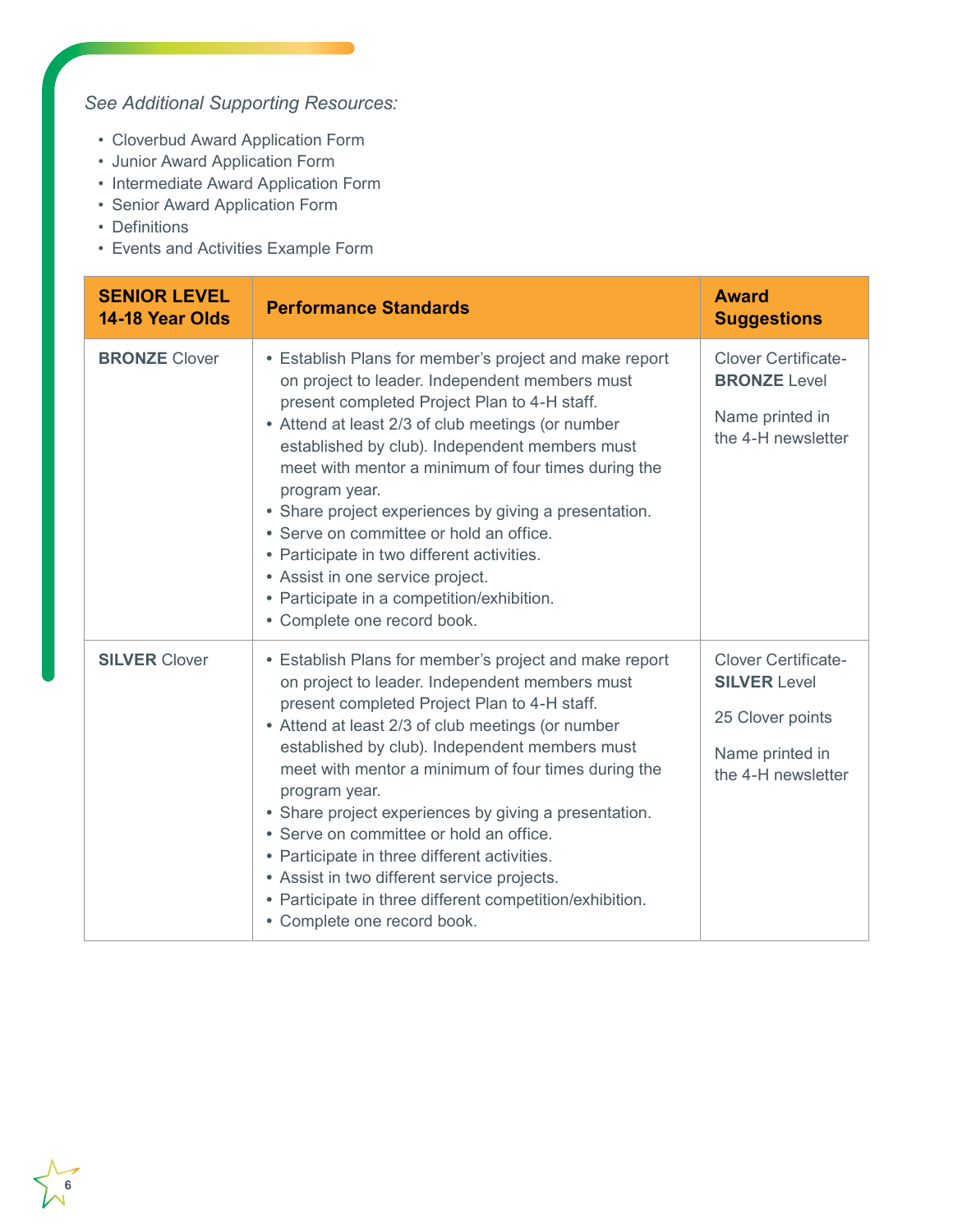| <b>SENIOR LEVEL</b><br>14-18 Year Olds | <b>Performance Standards</b>                                                                                                                                                                                                                                                                                                            | <b>Award</b><br><b>Suggestions</b>              |
|----------------------------------------|-----------------------------------------------------------------------------------------------------------------------------------------------------------------------------------------------------------------------------------------------------------------------------------------------------------------------------------------|-------------------------------------------------|
| <b>GOLD Clover</b>                     | • Establish Plans for member's project and make report<br>on project to leader. Independent members must<br>present completed Project Plan to 4-H staff.<br>• Attend at least 2/3 of club meetings (or number<br>established by club). Independent members must<br>meet with mentor a minimum of four times during the<br>program year. | <b>Clover Certificate-</b><br><b>GOLD</b> Level |
|                                        |                                                                                                                                                                                                                                                                                                                                         | 50 Clover points                                |
|                                        |                                                                                                                                                                                                                                                                                                                                         | Name printed the<br>4-H newsletter              |
|                                        | • Share project experiences by giving a presentation.<br>• Serve on committee or hold an office.                                                                                                                                                                                                                                        |                                                 |
|                                        | • Participate in five different activities.<br>• Lead a service project (must be approved by county<br>agent and a completed Service Project Leadership                                                                                                                                                                                 |                                                 |
|                                        | Report must be turned into your leader and 4-H Agent).<br>• Participate in six different competitions/exhibitions.                                                                                                                                                                                                                      |                                                 |
|                                        | • Complete two record books or an award/scholarship<br>portfolio and a record book.                                                                                                                                                                                                                                                     |                                                 |
|                                        | • Give a 4-H talk to a community group.<br>• Teach one club level activity or workshop.                                                                                                                                                                                                                                                 |                                                 |
|                                        | • Teach one County level activity or workshop.                                                                                                                                                                                                                                                                                          |                                                 |
|                                        | . Write an essay on "Why or Why Not Is Record<br>Keeping important in 4-H?" and turn into your leader<br>and the 4-H Agent.                                                                                                                                                                                                             |                                                 |
|                                        | • Participate in two different District level or higher event.                                                                                                                                                                                                                                                                          |                                                 |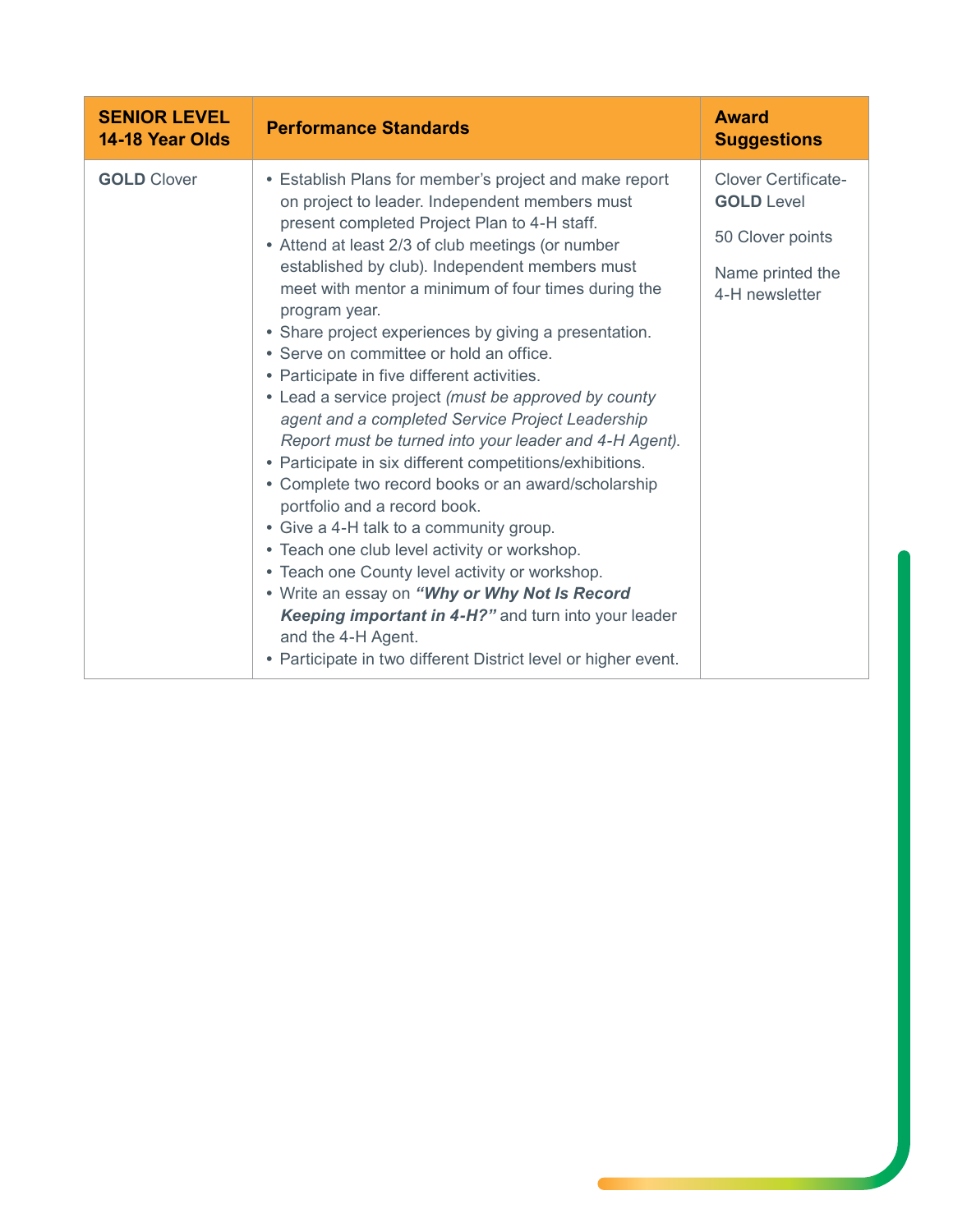| <b>SENIOR LEVEL</b><br>14-18 Year Olds      | <b>Performance Standards</b>                                                                                                                                                                                                                                                                                                                                                                                                                                                                                                                                                                                                                                                                                                                                                                                                                                                                                                                                                                                                                                                                                                                                                                               | <b>Award</b><br><b>Suggestions</b>                                                                                                                                                                                 |
|---------------------------------------------|------------------------------------------------------------------------------------------------------------------------------------------------------------------------------------------------------------------------------------------------------------------------------------------------------------------------------------------------------------------------------------------------------------------------------------------------------------------------------------------------------------------------------------------------------------------------------------------------------------------------------------------------------------------------------------------------------------------------------------------------------------------------------------------------------------------------------------------------------------------------------------------------------------------------------------------------------------------------------------------------------------------------------------------------------------------------------------------------------------------------------------------------------------------------------------------------------------|--------------------------------------------------------------------------------------------------------------------------------------------------------------------------------------------------------------------|
| <b>EMERALD Clover</b>                       | • Establish Plans for member's project and make report<br>on project to leader. Independent members must<br>present completed Project Plan to 4-H staff.<br>• Attend at least 2/3 of club meetings (or number<br>established by club). Independent members must<br>meet with mentor a minimum of four times during the<br>program year.<br>• Share project experiences by giving a presentation.<br>• Serve on committee or hold an office.<br>• Participate in seven different activities.<br>• Lead two service projects (must be approved by County<br>agent and a Service Project Leadership Report must be<br>turned into your leader and 4-H Agent).<br>• Give two or more 4-H talks to two different<br>community groups.<br>• Teach two different club level activities or workshops.<br>• Teach two different County level (or beyond) classes<br>or workshops.<br>• Participate in seven different competitions/exhibitions.<br>• Participate in three different District or higher<br>level events.<br>• Complete four record books or an awards/scholarship<br>portfolio and two record books.<br>• Serve as a mentor, complete a mentor report and turn it<br>into your leader and 4-H Agent. | <b>Clover Certificate-</b><br><b>EMERALD Level</b><br>100 Clover points<br>Name printed in<br>the 4-H newsletter<br>Name mentioned<br>in a news article<br>submitted to the<br>local newspaper<br>for publication. |
| *May be used<br>one time per<br>person/year | ** WILDCARD/EXTRA CREDIT** An Interview with one<br>4-H Alumni (cannot be a relative) about their experiences<br>in 4-H can be substituted for one of the above<br>requirements. A written report must be turned into the<br>leader and the 4-H Agent.                                                                                                                                                                                                                                                                                                                                                                                                                                                                                                                                                                                                                                                                                                                                                                                                                                                                                                                                                     |                                                                                                                                                                                                                    |

**8**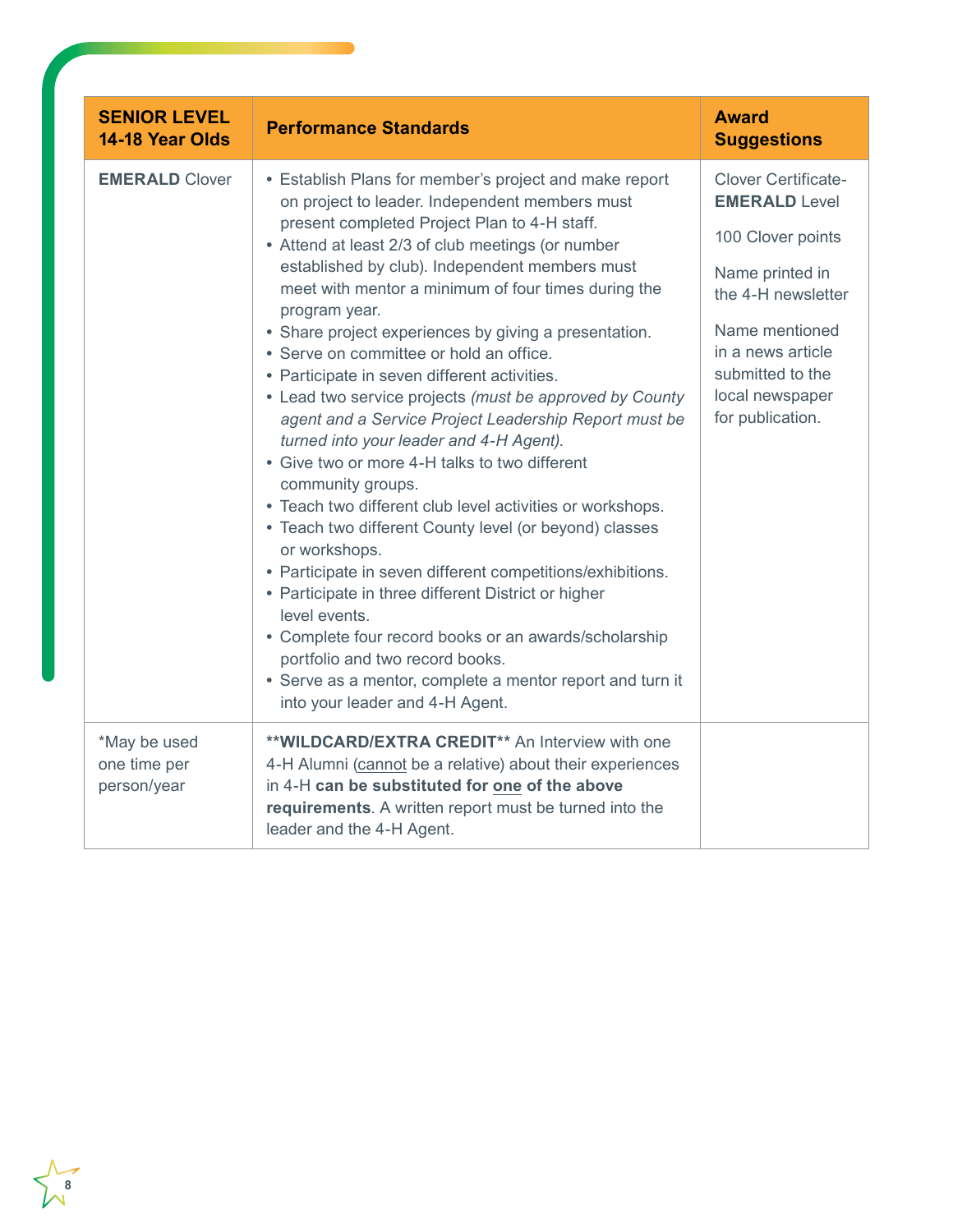## **Definitions**

**4-H Talk:** Promotional and informative talk about 4-H and/or your project area.

**Achievement:** Something accomplished successfully.

**Activity:** Non-competitive 4-H educational experiences.

**Attend:** To be present for the duration of the 4-H event or activity.

**Club Level:** 4-H event or activity that is coordinated by one or two clubs for their own members.

**Community Group:** Group of 10 or more people which represent the community as an organized unit.

**Competition:** 4-H Events in which awards are granted using standards &/or rankings.

**County Level:** 4-H event or activity that is coordinated or sanctioned through the county 4-H Office.

**District Level:** 4-H event or activity open to all counties within a 4-H District.

**Exhibition:** Opportunities where 4-H project work is exhibited and no awards are granted for standards or rankings.

**Mentor:** Agent, volunteer or senior 4-H member sanctioned by the 4-H agent, which provides guidance to a less experienced 4-H member.

**Mentor Report:** 5 paragraphs in length with a maximum of 500 words, which includes an introduction, body and conclusion, describing who you mentored, activities you completed and how the experience was a benefit to you and your mentor.

**Participate:** Actively engaged in the 4-H event or activity.

**Project Book:** Supplemental materials specific to a project usually included in a completed record book.

**Record Book:** Complete record of 4-H members project.

**Report/Essay:** 5 paragraphs in length with a maximum of 500 words which includes an introduction, body and conclusion.

**Service Project Leadership Report:** Report what was done, who benefited, and how they benefited, what you learned from the experience in paragraph form with a maximum of 500 words.

**State Level:** 4-H event or activity coordinated or sanctioned through the state 4-H Program.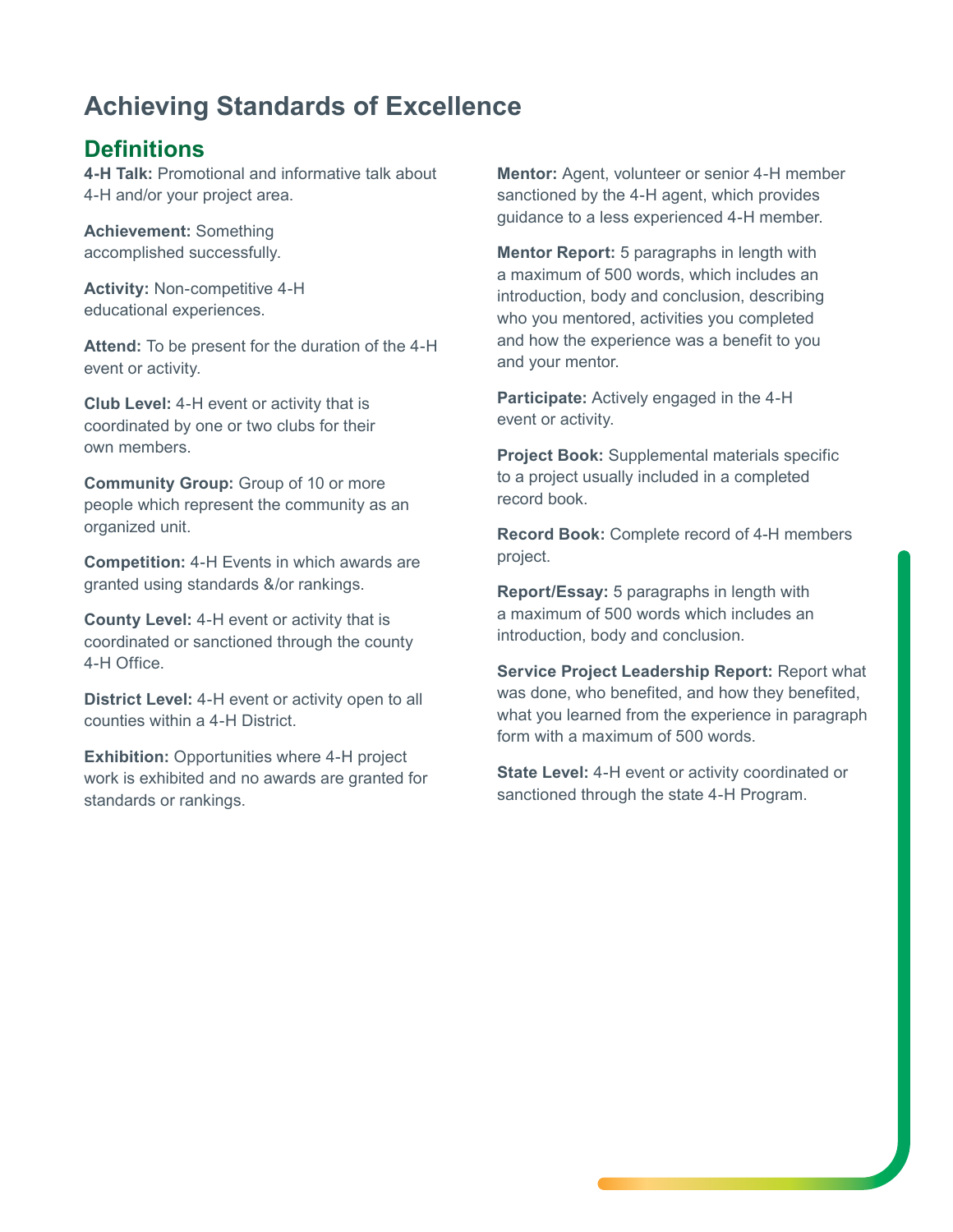## **Events and Activities Examples**

The following list includes some examples of the events and activities that 4-H'ers can participate in throughout the 4-H year and should not be considered a comprehensive list. Other opportunities will also be made available through your club and county program. These are just examples. The 4-H agent makes the final decision on events and activities. Check your 4-H newsletter for additional activities to be announced.

#### **Competitions/Exhibitions**

Share-The-Fun Fashion Revue Exhibit Days Public Speaking **Demonstrations** Beekeeping Essay Contest Dairy Poster Contest Poster Art Contest Photo Contest Arts & Crafts Exhibit Animal Shows Judging Teams Fair Exhibits

#### **District or Higher Level Events**

Area Horse Show State Horse Show Regional Fairs District Events Florida 4-H University Florida 4-H Legislature District 4-H Council State Fair in Tampa State Judging Contests National Events or Contests District Jr. Congress Marine Ecology Event LAW Weekend

#### **Consumer Choices**

Life Smarts Hippology Bake-Off State 4-H Council/ Executive Board State 4-H Ambassador

#### **Activities**

Parades Workshops offered by the 4-H Office 4-H Activities at Community Festivals County 4-H Camp County 4-H Ambassador County Council Senior Camp Day Camps

#### **Community Groups**

Kiwanis **Rotary** Church Groups Garden Club County Commission Homeowners Association PTA/PTO

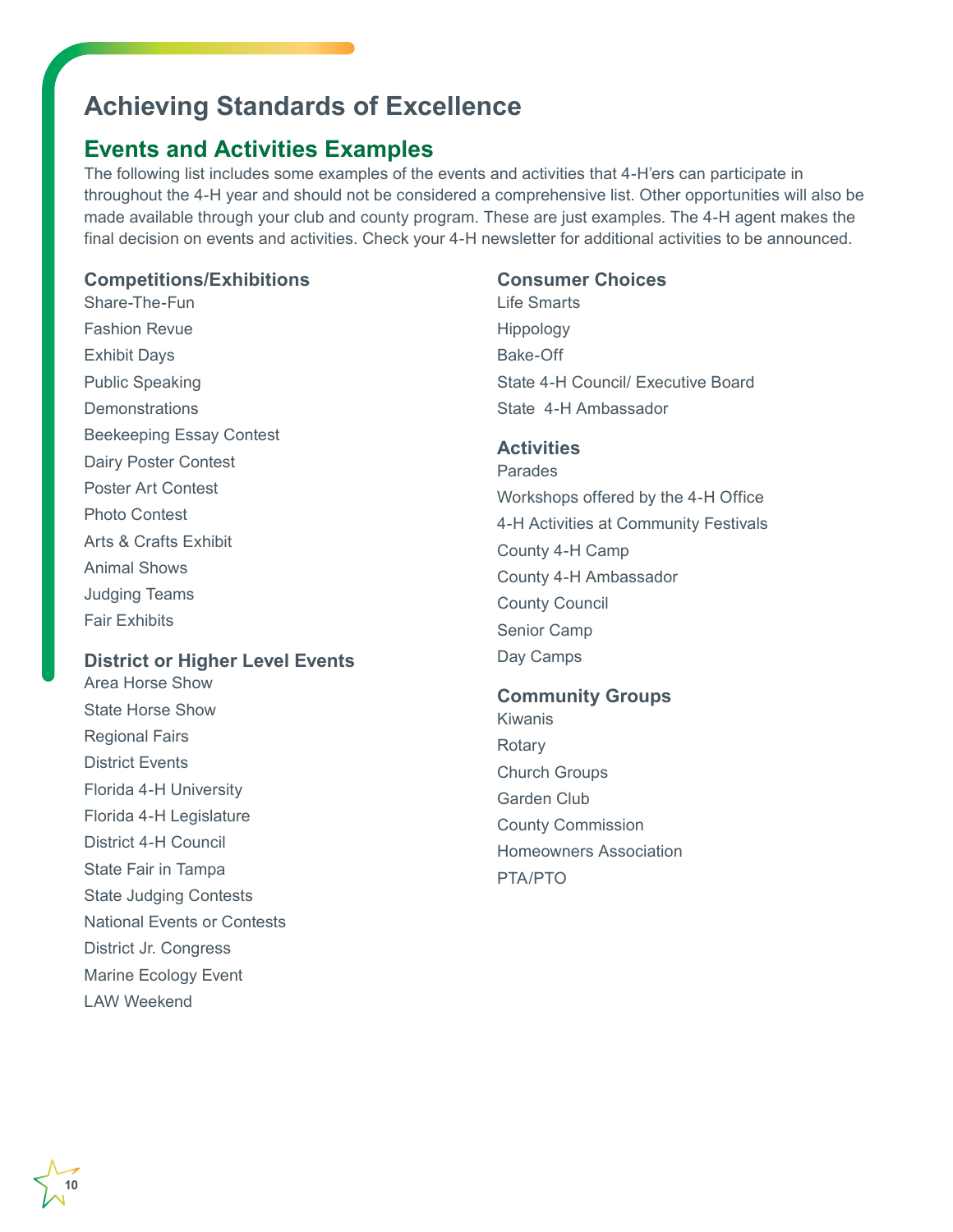## **Frequently Asked Questions**

#### **What Are Performance Standards?**

Performance standards are a set of guidelines for member participation; in Florida, there are several options for youth and/or clubs to work toward. As members or groups complete the levels of standard, they are presented an award.

#### **What Is Expected of 4-H Members?**

The various levels of standards are listed in each age category by the following levels: **BRONZE,** 

**SILVER, GOLD** and **EMERALD** Clover Awards. The expectations become greater as the 4-H member matures through Cloverleaf, Junior, and Senior levels. There are four (4) levels of 4-H achievement recognition in each category. The levels of standards are based on participation in the 4-H program on the County, District, State, and National 4-H events, as well as Leadership, Citizenship and Community Service project areas.



## **Florida 4-H Award Matrix**